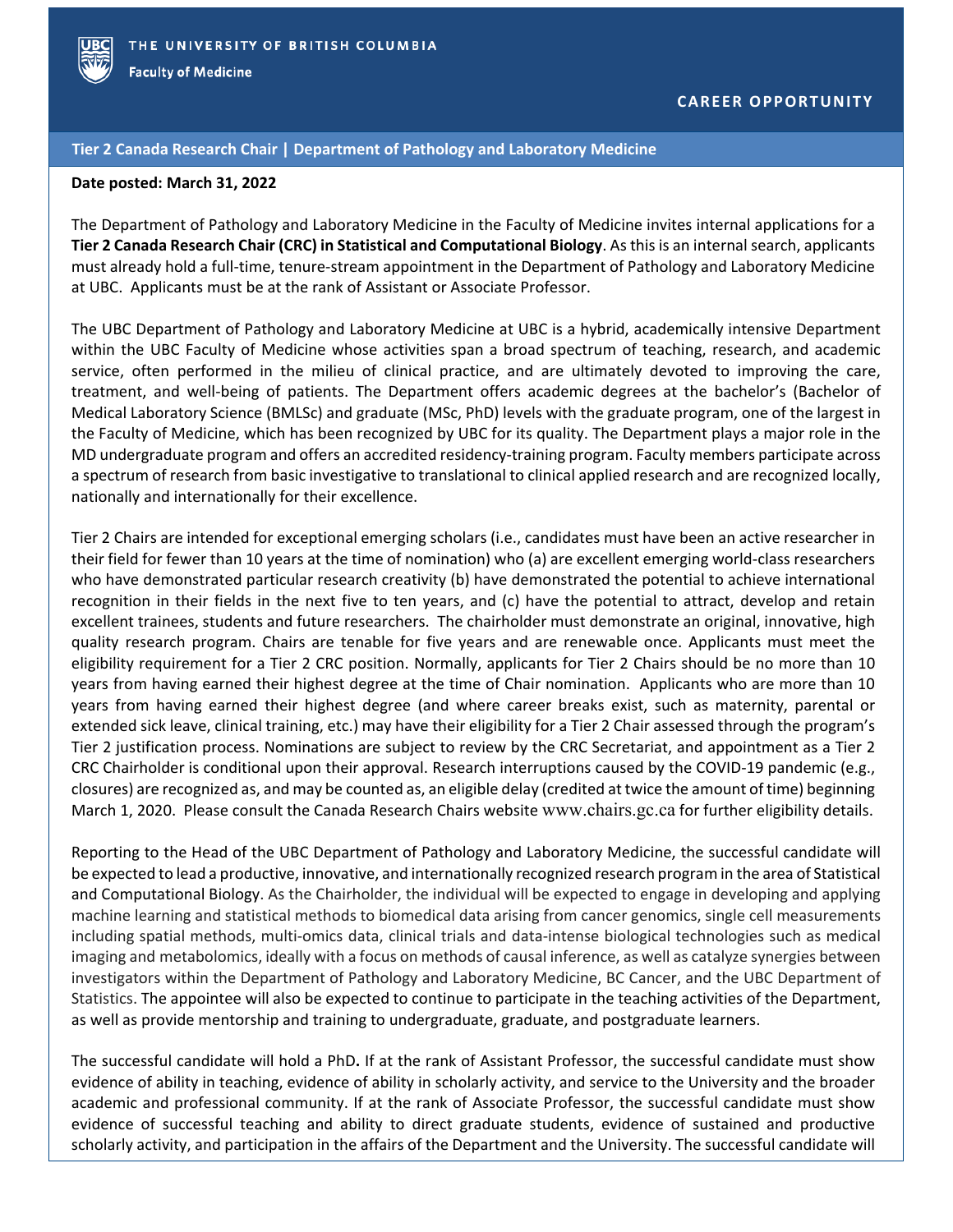have demonstrated ability to engage in inclusive leadership practices, effectively communicate and interact with empathy, understanding and, respect of diverse and divergent perspectives and behaviours.

In UBC's Strategic Plan: Shaping UBC's Next Century, inclusion, innovation, and collaboration have been identified as our key themes. We welcome colleagues with the experiences and skills to contribute to our principles of inclusion, equity, and diversity throughout campus life. UBC welcomes and encourages applications from people with disabilities. Accommodations are available on request for all candidates taking part in all aspects of the selection process. To confidentially request accommodations, please contact Genevieve MacMillan at 604-822-7101 or genevieve.macmillan@ubc.ca.

Applications should include a letter outlining the applicant's research, teaching interests, and strengths; it should also speak to the applicant's experiences in increasing equity, diversity, and inclusion in previous institutional environment, in curriculum, and in supporting diverse students; a detailed curriculum vitae and the names of four references. **Applications should be directed to:** 

Genevieve MacMillan

Director of Administration, UBC Department of Pathology and Laboratory Medicine Email: genevieve.macmillan@ubc.ca Subject Line: CRC Tier 2 in Statistical and Computational Biology Position

Review of applications will begin late **April 2022** with the goal to enter the October 2022 national CRC competition.

In assessing applications, UBC recognizes the legitimate impact that leaves (e.g., maternity leave, leave due to illness) can have on a candidate's record of research achievement. These leaves will be taken into careful consideration during the assessment process. In accordance with UBC's CRC Equity, Diversity, & Inclusion Action Plan [https://academic.ubc.ca/sites/vpa.ubc.ca/files/documents/EDIAP - 13 DEC 2018 EE.pdf], and pursuant to Section 42 of the BC Human Rights code, the selection will be restricted to members of the following designated groups: persons with disabilities, Indigenous Peoples, women and gender minorities (transgender, gender-fluid, nonbinary and Two-Spirit people), and racialized minorities

Applicants to Canada Research Chair positions are asked to complete the equity survey [\(https://ubc.ca1.qualtrics.com/jfe/form/SV\\_6WJHol7SfPxRMu9\)](https://ubc.ca1.qualtrics.com/jfe/form/SV_6WJHol7SfPxRMu9) as part of the application, and candidates from these groups must self-identify as belonging to one or more of the designated equity groups to be considered for the position. Because the search is limited to those self-identifying as members of designated equity groups, candidates must also provide their name to be considered.

Personal information is collected under the authority of sections 26(a) and 26(c) of the BC *Freedom of Information and Protection of Privacy Act.* The information you provide will only be used to determine whether you qualify for participation in this hiring process. Data will be collected by the Equity & Inclusion Office and only the names of those who identify as women, visible minorities (member of groups that are racially categorized) and/or Indigenous peoples will be shared with the search committee. Currently, UBC has a gap in representation for people with disabilities. Until such time as this is remedied, the names of those self-identifying as having a disability will be provided separately to the search committee. Responses will be stored in a secure database.

## **Our Vision: To Transform Health for Everyone.**

Ranked among the world's top medical schools with the fifth-largest MD enrollment in North America, the **UBC Faculty of Medicine** is a leader in both the science and the practice of medicine. Across British Columbia, more than 11,000 faculty and staff are training the next generation of doctors and health care professionals, making remarkable discoveries, and helping to create the pathways to better health for our communities at home and around the world.

The Faculty - comprised of approximately 2,200 administrative support, technical/research and management and professional staff, as well approximately 650 full-time academic and over 9,000 clinical faculty members - is composed of 19 academic basic science and/or clinical departments, three schools, and 24 research centres and institutes.